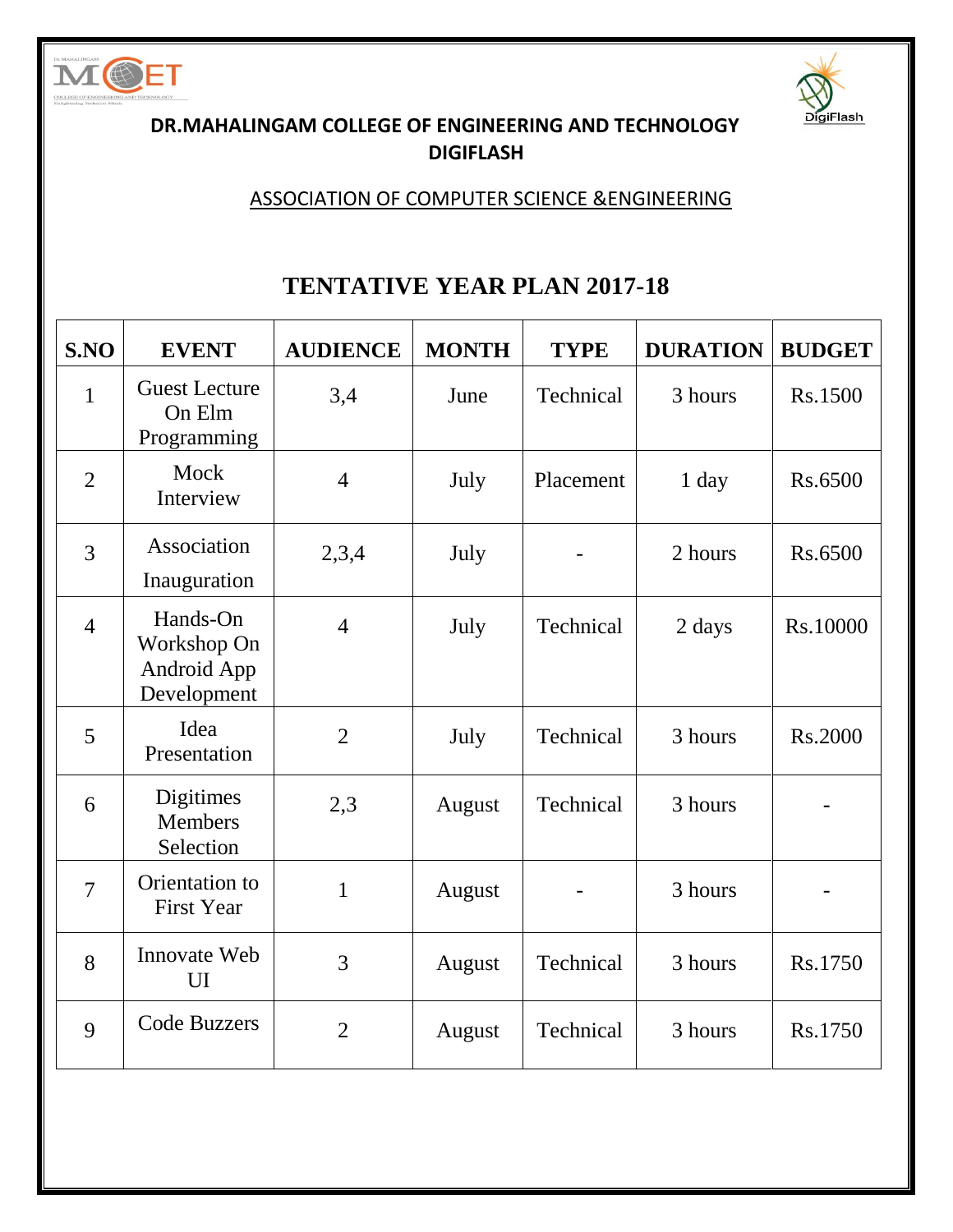| 10 | Tekwiz                                                     | $\mathbf{1}$   | September | Technical                       | 1day                    | Rs.1750  |
|----|------------------------------------------------------------|----------------|-----------|---------------------------------|-------------------------|----------|
|    | <b>On Current</b><br>Trends                                |                |           |                                 |                         |          |
| 11 | Mock<br>Interview                                          | $\overline{4}$ | September | Placement                       | 1 day                   | Rs.6500  |
| 12 | Logo Quiz                                                  | 3              | September | Technical                       | 3 hours                 | Rs.1750  |
| 13 | <b>Guest Lecture</b><br>On AI In<br>Robotics               | 2,3            | September | Technical                       | 4 hours                 | Rs.1500  |
| 14 | <b>Editor Clickz</b>                                       | $\overline{2}$ | September | Technical/<br>Non-<br>Technical | 3 hours                 | Rs.1750  |
| 15 | Mock<br>Interview                                          | $\overline{4}$ | December  | Placement                       | 1 day                   | Rs.6500  |
| 16 | Epoch                                                      | 3              | December  | Technical<br>/Placement         | 3 hours                 | Rs.2500  |
| 17 | Connecting<br><b>Brains</b>                                | $\mathbf{1}$   | January   | Technical                       | 3 hours                 | Rs.1750  |
| 18 | Techno-<br>Posium<br>(Prelims)                             | 1,2,3          | January   | Technical                       | 2 days<br>(2 hours/day) |          |
| 19 | Techno-<br>Posium                                          | 1,2,3          | January   | Technical                       | 1 day                   | Rs.13000 |
| 20 | (Grand Event)<br>Workshop On<br>Android App<br>Development | $\overline{2}$ | January   | Technical                       | 2 days                  | Rs.8000  |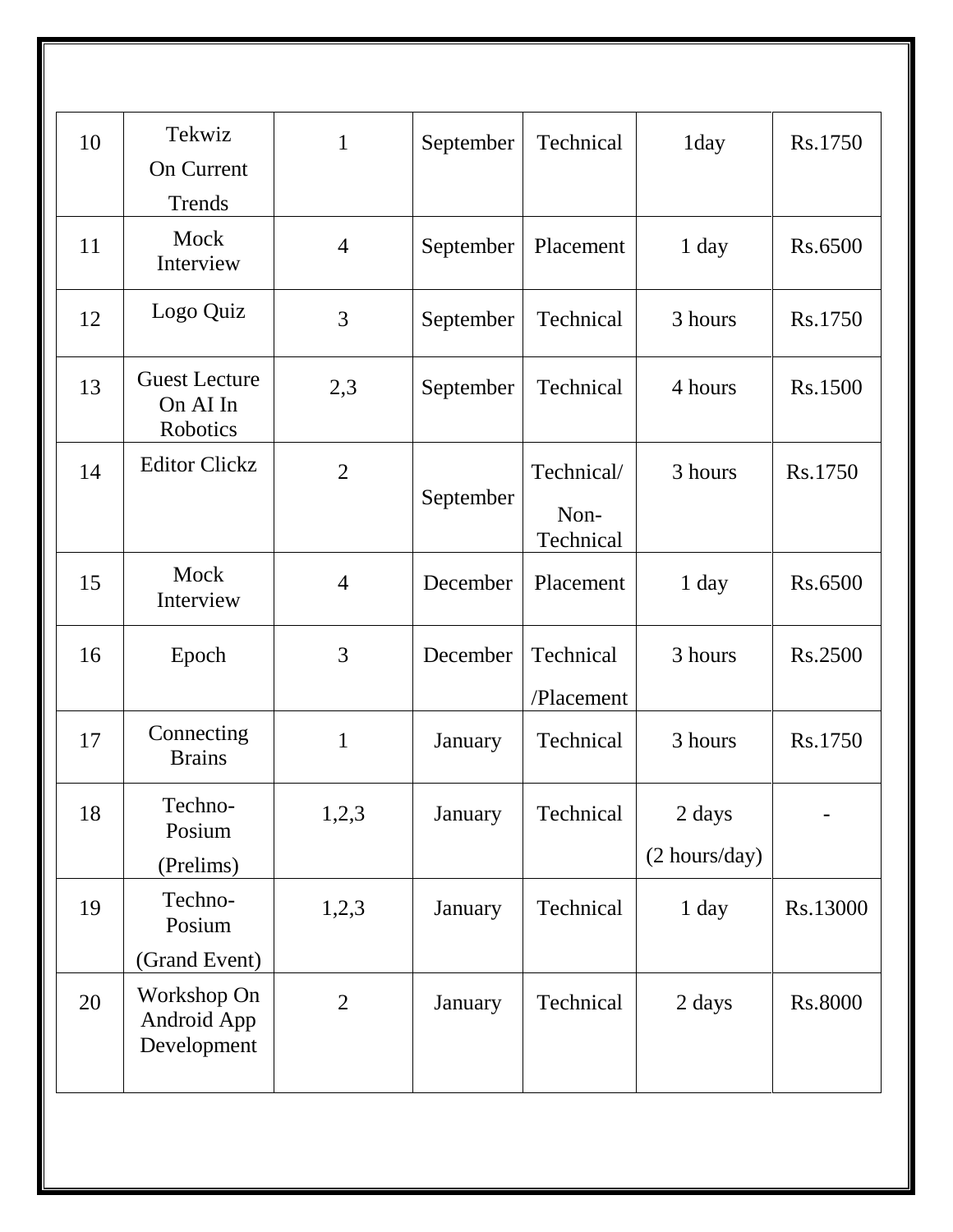| 21 | Project<br>Presentation                           | 3              | February | Technical | 3 hours | Rs.2500 |
|----|---------------------------------------------------|----------------|----------|-----------|---------|---------|
| 22 | App Contest<br>on Android                         | $\overline{2}$ | February | Technical | 3 hours | Rs.1750 |
| 23 | Resume<br>Preparation                             | 3              | March    | Placement | 4 hours | Rs.1500 |
| 24 | Dig The Data                                      | $\overline{2}$ | March    | Technical | 3 hours | Rs.1750 |
| 25 | Awareness<br><b>About Online</b><br>Certification |                | March    | Placement | 3 hours |         |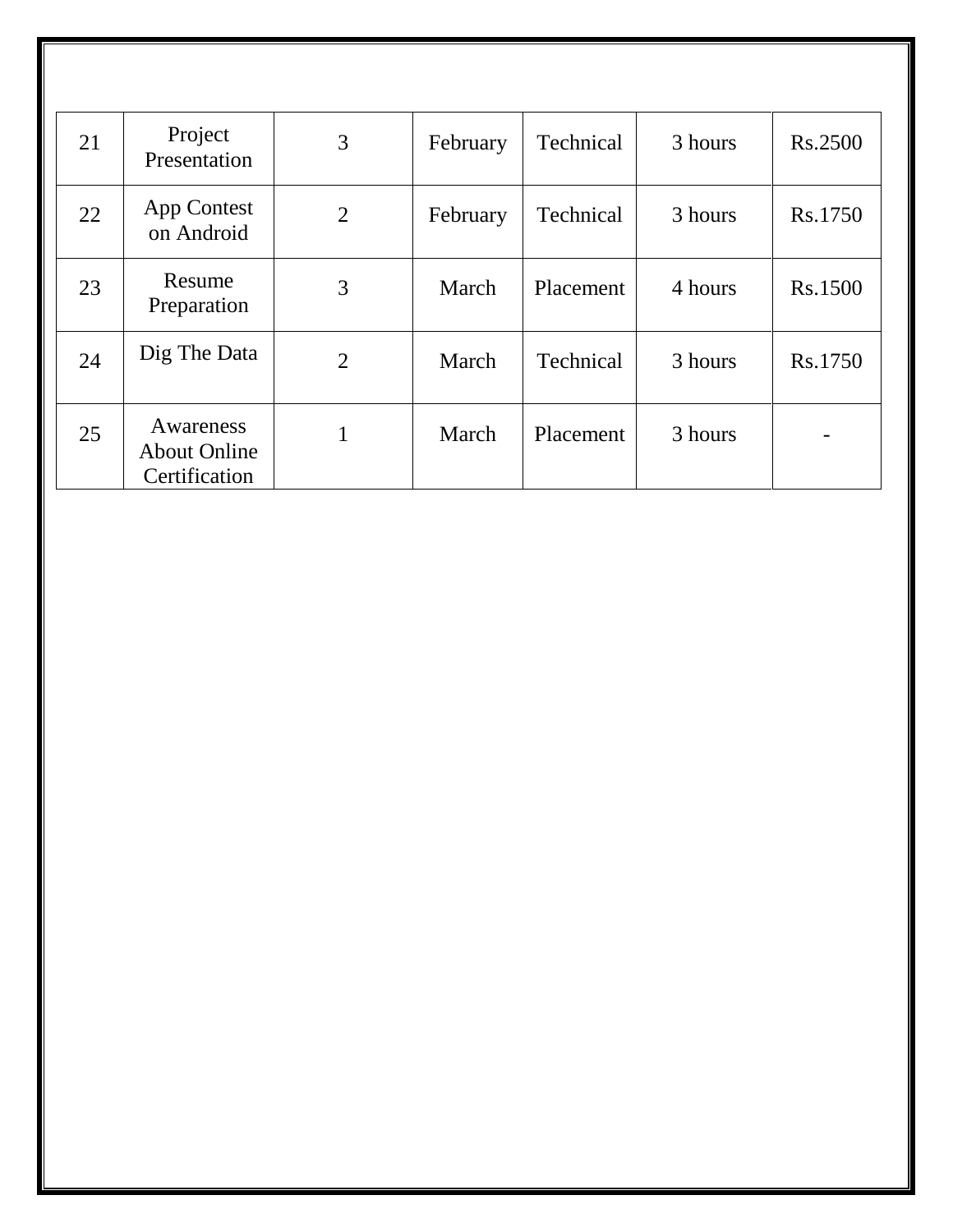# **EVENTS PER MONTH:**

| <b>MONTH</b> | <b>I YEAR</b><br><b>II YEAR</b> |                | <b>III YEAR</b> | <b>IV YEAR</b> |  |
|--------------|---------------------------------|----------------|-----------------|----------------|--|
| June         |                                 |                | $\mathbf{1}$    | $\mathbf{1}$   |  |
| July         | -                               | $\overline{2}$ | $\mathbf{1}$    | 3              |  |
| August       | $\mathbf{1}$                    | $\sqrt{2}$     | $\overline{2}$  |                |  |
| September    | $\mathbf{1}$                    | $\overline{2}$ | $\sqrt{2}$      | $\mathbf{1}$   |  |
| October      |                                 |                |                 |                |  |
| November     | $\qquad \qquad \blacksquare$    |                |                 |                |  |
| December     | $\qquad \qquad -$               |                | $\mathbf{1}$    | $\mathbf 1$    |  |
| January      | 3                               | 3              | $\overline{2}$  |                |  |
| February     |                                 | $\mathbf{1}$   | $\mathbf{1}$    |                |  |
| March        | $\mathbf 1$                     | $\mathbf{1}$   | $\mathbf{1}$    |                |  |